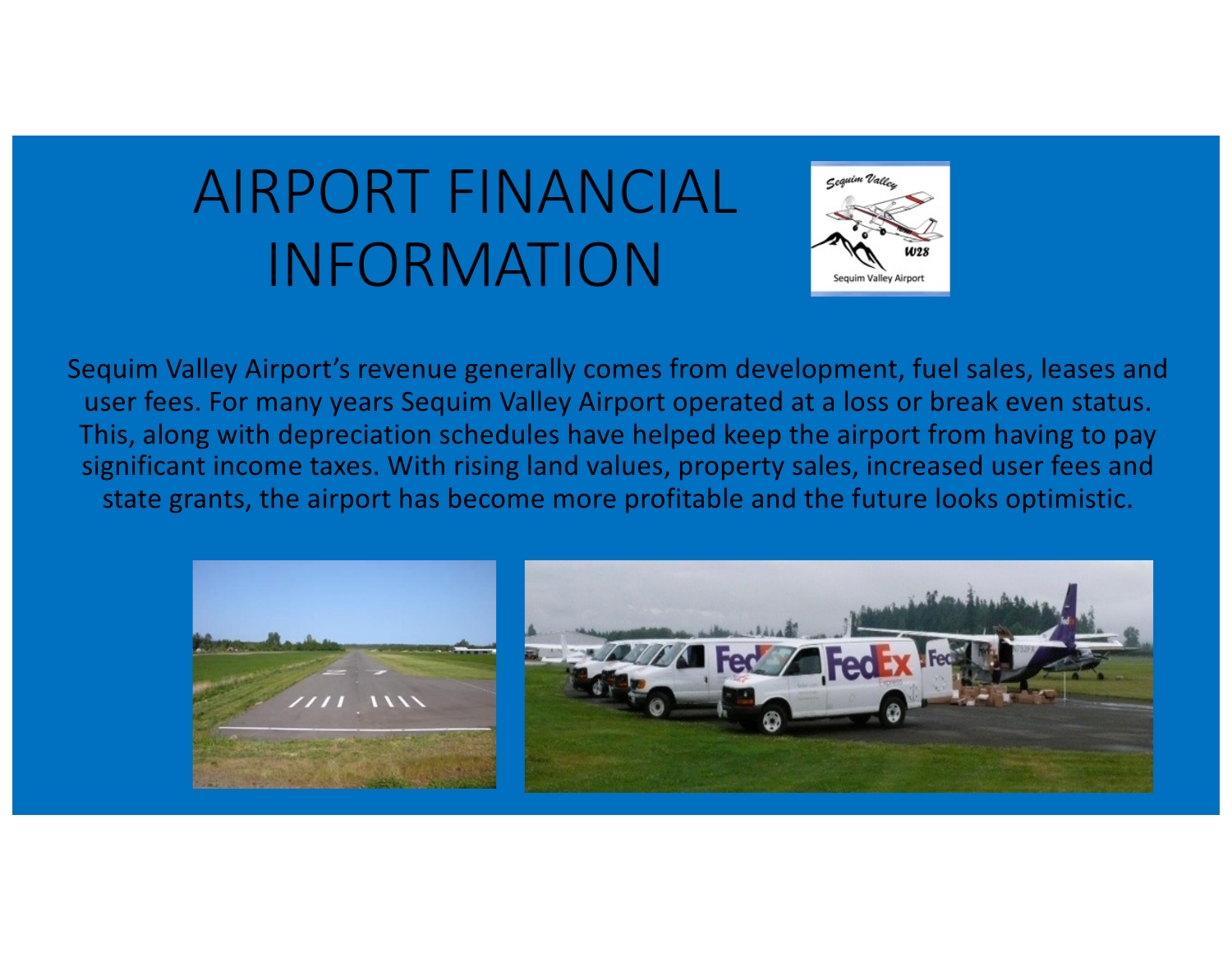## AIRPORT USER FEES



#### SEQUIM VALLEY AIRPORT USER FEES:

#### Honor System (Effective 2017)

#### LANDING FEES: (landing fee is waived if avgas is purchased)

SEL: \$10.

MEL: \$15.

Turbine: \$20.

Air Taxi, Cargo, Military and Commercial Flights: \$20.

Young Eagles, EAA Events, W-28 hangar owners and residents are exempt from above fees.<br>Any non-commercial aircraft returning the same day do not have to pay twice.

#### TIE DOWN:

Overnight \$10.

Week \$25.

Month \$50.

#### **AIRPORT AUTO PARKING:**

Less than 5 hours: Free

Day: \$4.

Week: \$15.

Month: \$35.

Please use payment envelopes provided and use payment drop box located on the log sign on lawn area between large maintenance hangar and office trailer or mail. Cash or check payable to Sequim Valley Airport. Thank you!

Mailing Address:

468 Dorothy Hunt Lane, Sequim, WA 98382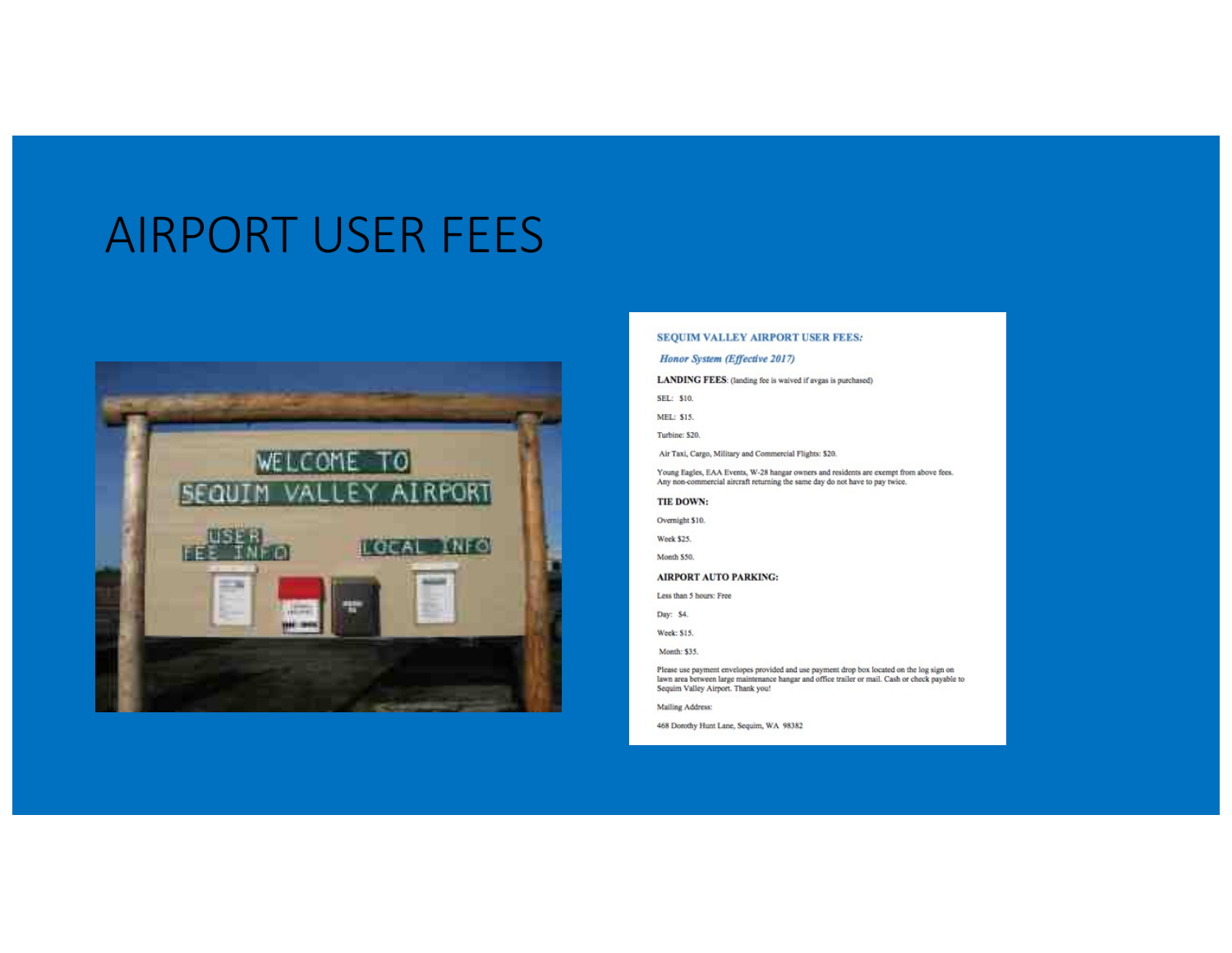# CURRENT REVENUE SOURCES

Sequim Valley Airport's primary revenue sources:

- Fuel sales
- Landing fees
- Tie down fees
- Main hangar rental fees
- Tiny House cabin rental fees
- Airport access fees from airpark lots
- T-Hangar Association fees
- Road maintenance fees
- Auto parking fees
- **Event income**
- Payments from property sales

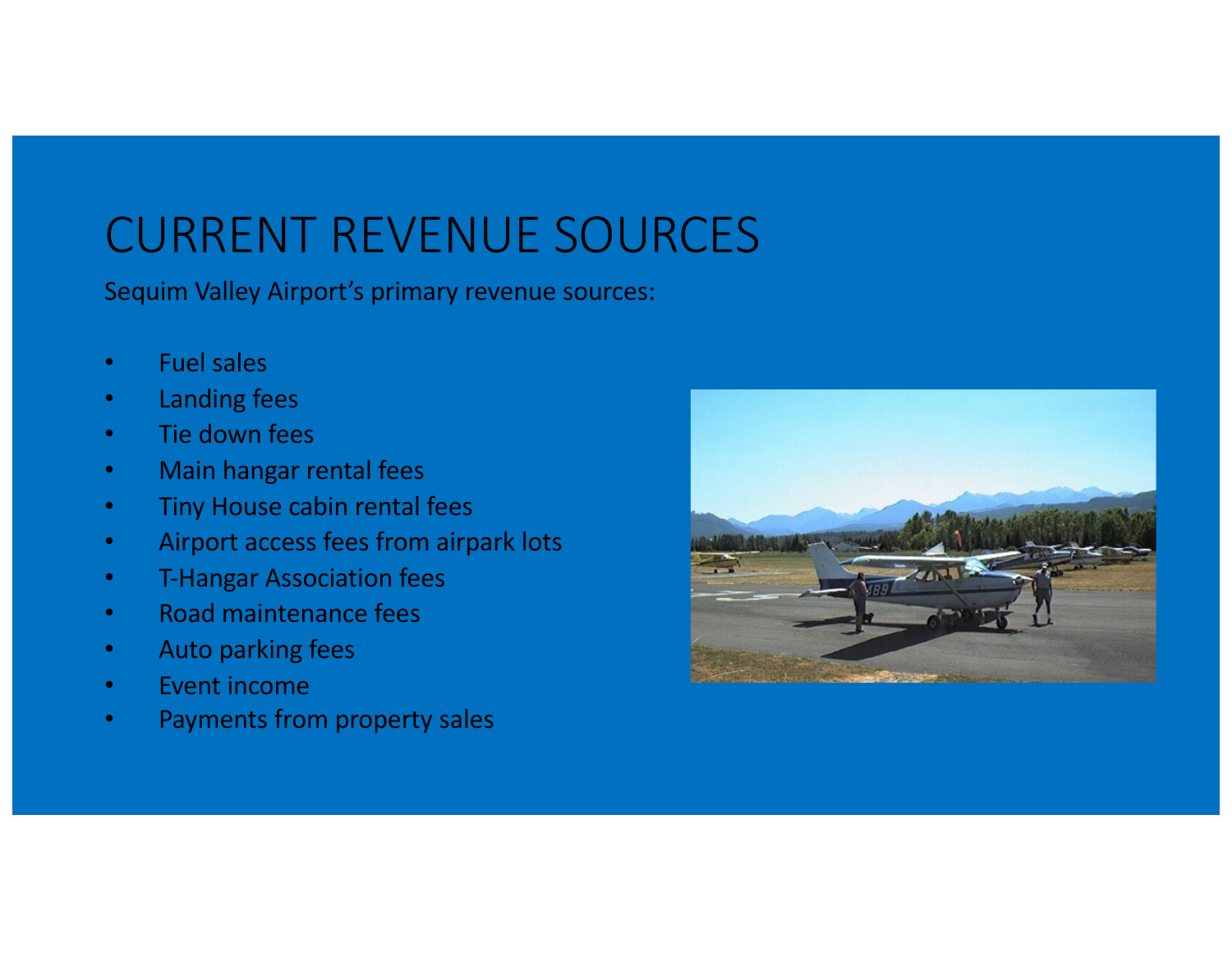## POTENTIAL FUTURE REVENUE SOURCES FOR SEQUIM VALLEY AIRPORT

- Additional T-Hangars
- Corporate hangars
- Aviation related manufacturing facilities
- Additional Airpark development
- Additional "Tiny House" cabin rental fees
- Airport access fees from new airpark lots
- Event Center
- Air taxi company
- Limited flight school
- Scenic flights and tours
- Aircraft maintenance company
- Aircraft and avionics repair
- Aircraft parts manufacturing company
- Small airline with limited service to Seattle, Everett, Tacoma and San Juan Islands



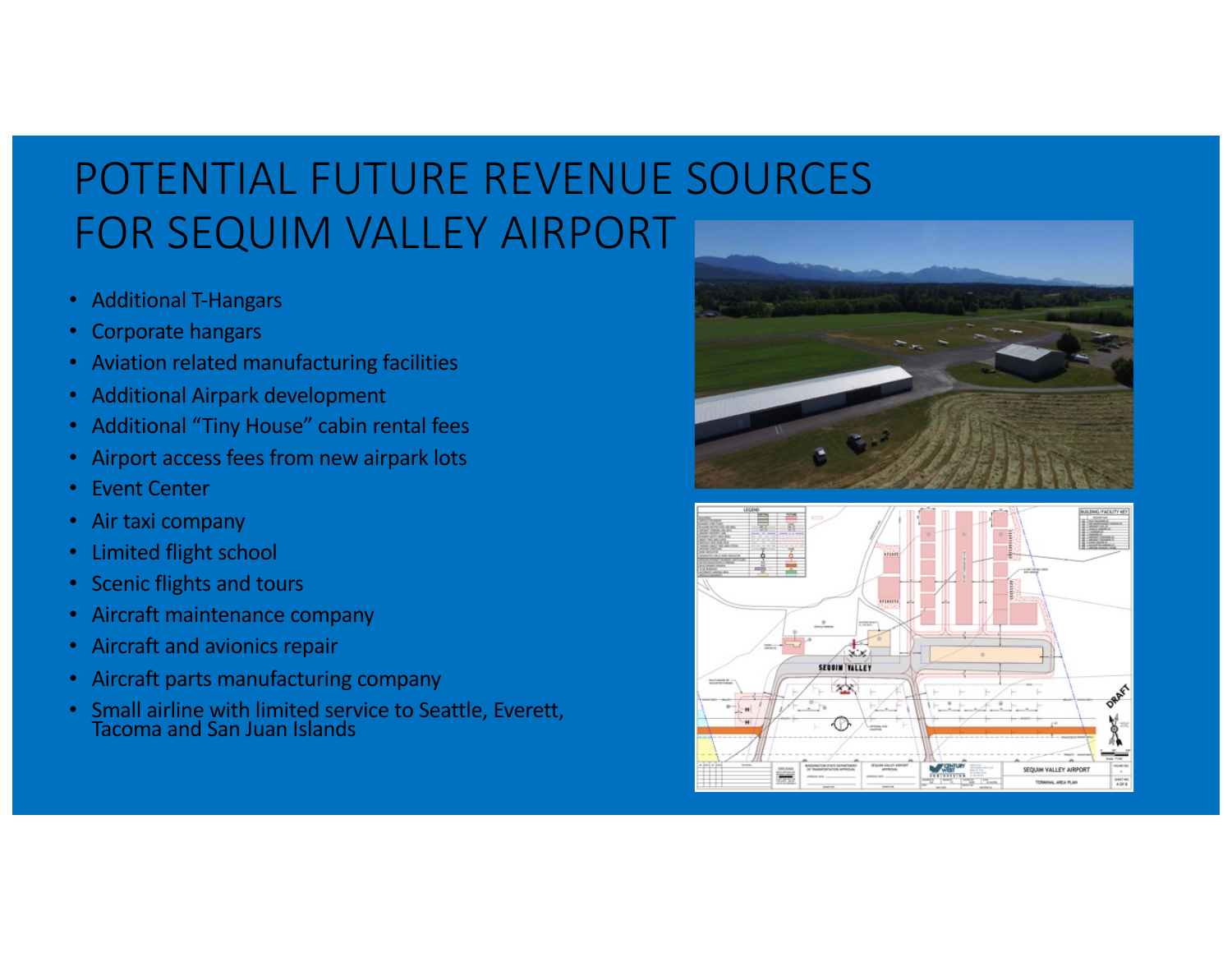# POTENTIAL FUTURE REVENUE SOURCES FOR SEQUIM VALLEY AIRPORT (continued)

- Air Cargo facility that might serve companies such as Fed Ex, UPS, Amazon, DHL and US Mail
- Jet fuel concession
- RV hookups
- Additional farming operations
- Restaurant and office space
- Mini storage units
- Forest Firefighting operations
- Emergency management services
- Additional military training
- Air Cargo facility that might serve companies such as Fed Ex, UPS, Amazon, DHL and US Mail
- Aviation themed restaurant or café
- Other aviation related businesses

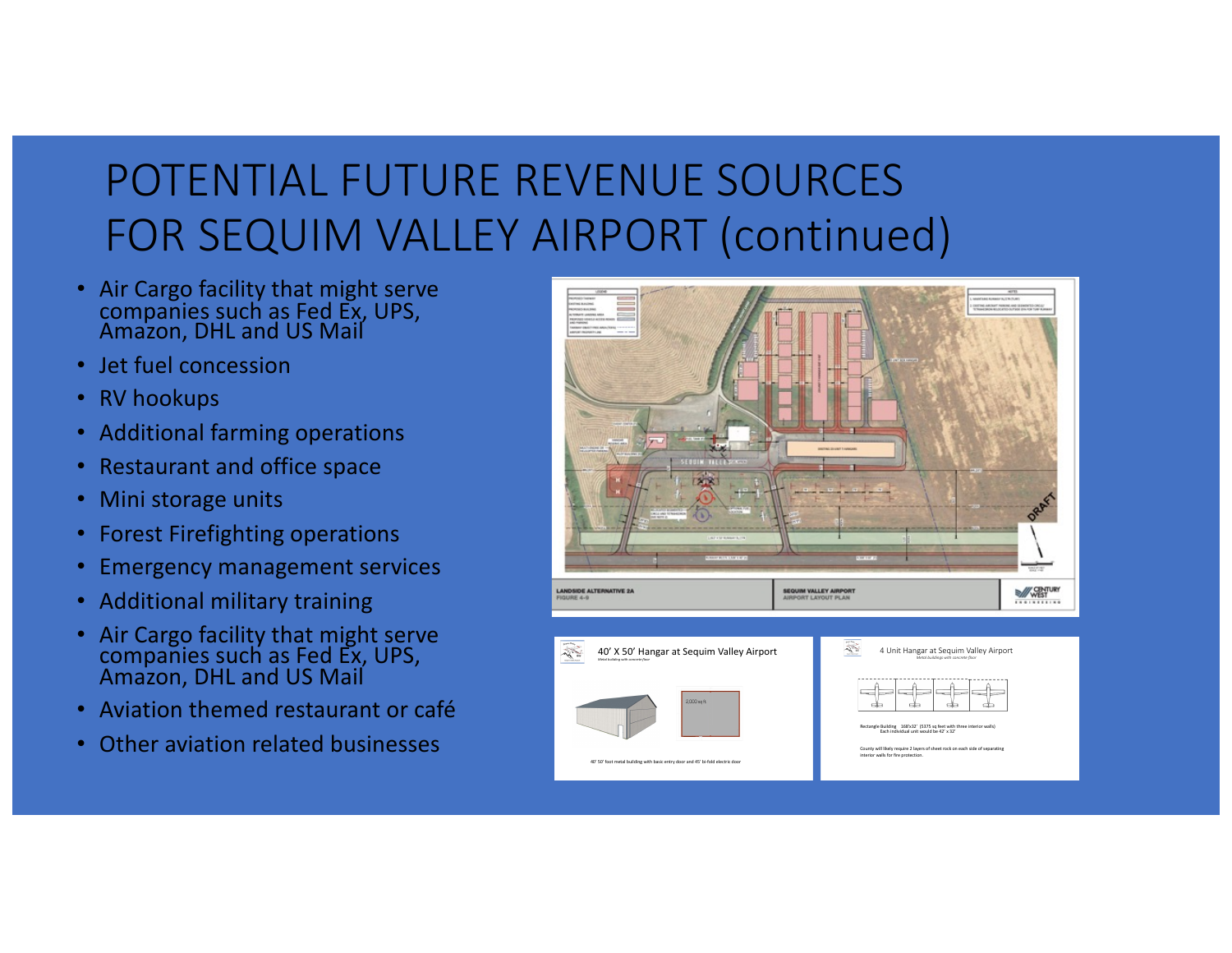# STATE FUNDING FOR AIRPORTS IN WASHINGTON STATE

This article talks about the state aircraft excise tax being redirected from the state general fund to airport grants. With more state funding available in the future, small airports in Washington State should be better positioned for growth and financial stability.



**Have something to say?** nd comments to comments@generalaviationnews.com or fax 858-712-1950.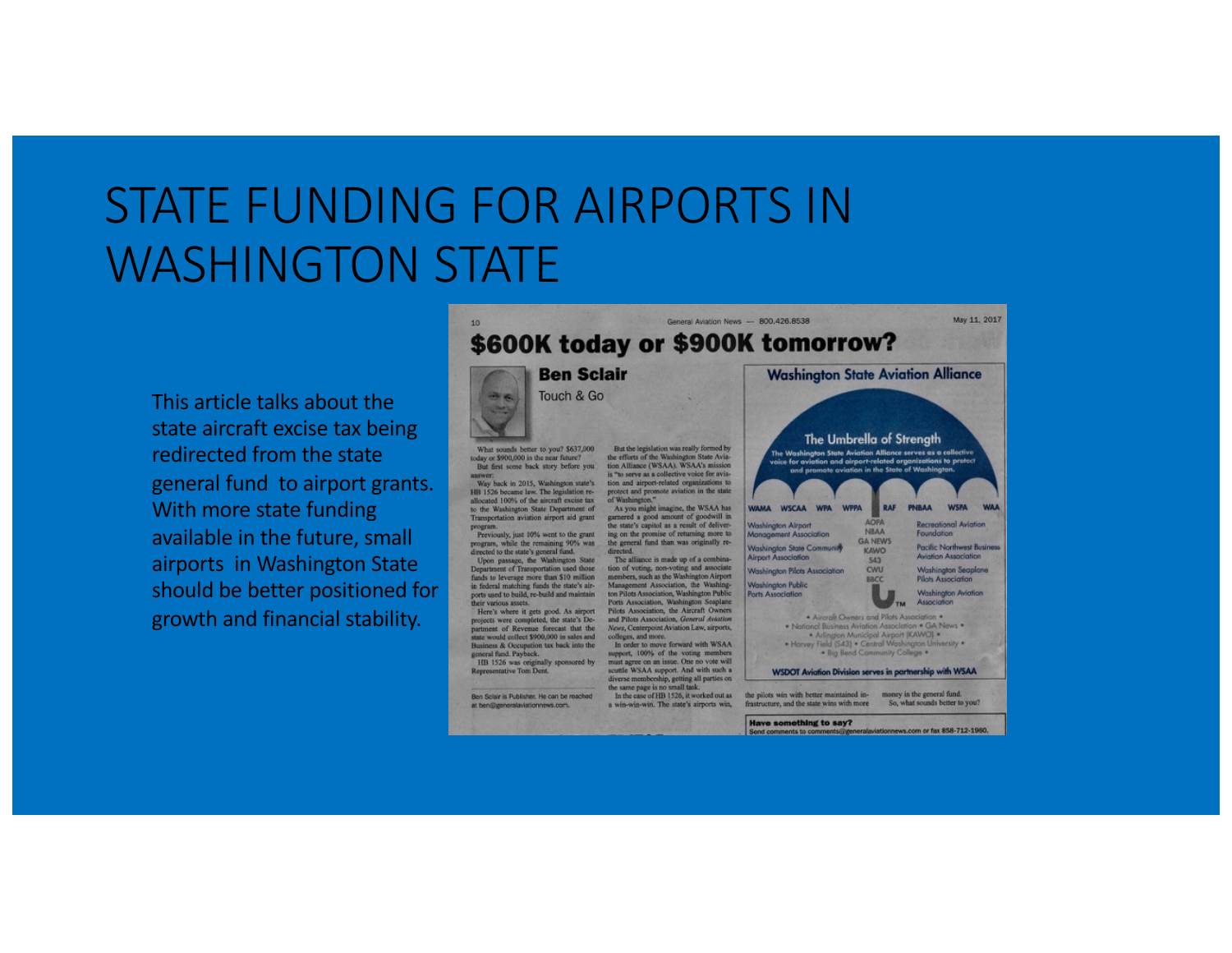### 2020-21 UPDATE

2020-21 produced significant increases in overall revenue due to:

- Increased rentals of the tiny house cabins due to Covid and more offerings including fire pit, bike and increased awareness of availability and services.
- Fuel revenues increased due to system / fueling area upgrades, additional marketing and rebranding.
- The old underground fuel tank was removed in June 2020 permanently eliminating DOE annual required fuel insurance at \$3200. year
- Additional Discovery Trail Farm Airpark lot sales and airport access fee payoffs.
- SBA Loan payoff eliminating a \$900 monthly payment and permanent debt reduction
- Airport entry road and T-hanger area paving and repairs completed giving the airport a better overall look and appeal to airport customers